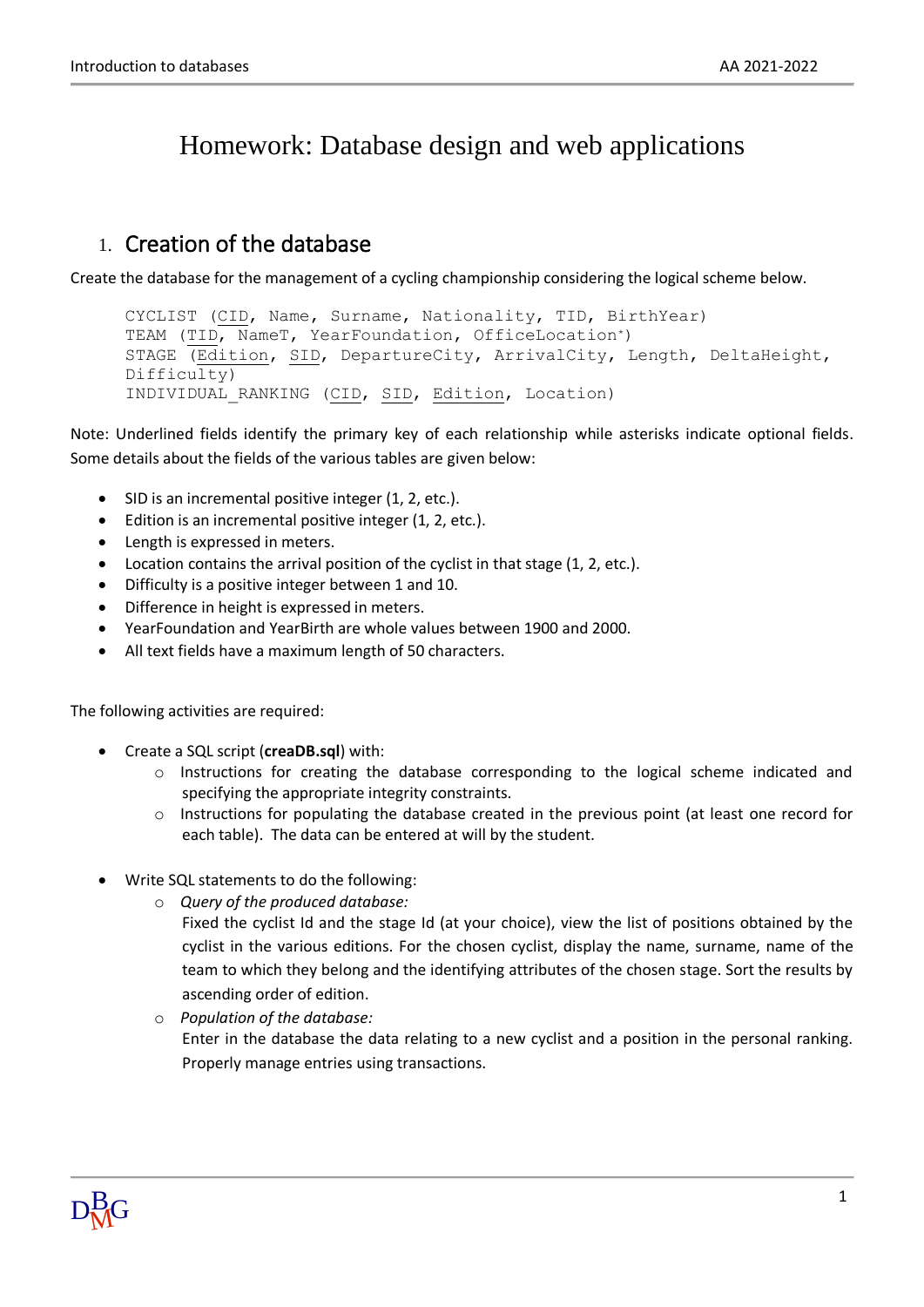## 2. Creation of the database

Design a web application in Python for online consultation of the previously created database. The application must allow you to perform two tasks corresponding to the SQL statements written for Section 1.

Note: All parameters of any GET requests must match the attribute names of the logical schema, as in the following example (pay attention to capitalization):

```
insertion?CId=1&Name=Marco&Surname=Pantani&BirthYear=1970&Nationa
lity=Italian&TID=5
```
#### *2.1 Query of the database*

After selecting a cyclist Id (from a drop-down menu populated with the values retrieved from the database) and the Id of a stage (free text field), view the list of positions obtained by the cyclist in the various editions. For each cyclist, display the name, surname, and name of the team to which they belong.

A specific error message must be generated in case of missing data (at least one of the parameters empty) or not typed correctly (verify that the cyclist Id and the stage Id are whole values).

Below is an example of the form to be filled in for the query:

|                  | Cyclist Id |             |
|------------------|------------|-------------|
| 2 - Chris Froòme |            | $\check{ }$ |
|                  | Stage Id   |             |
|                  |            |             |
|                  | Send       |             |
|                  |            |             |

**Cyclist position by stage** 

*Figure 1. Example form for the database query*

#### *2.2 Insertion in the database made*

Two forms must be created: one for the insertion of a new cyclist and one for the insertion of a positioning of a cyclist in a stage (already existing):

- The first form must request all the data necessary for the insertion of a new cyclist. Before insertion it is necessary:
	- o Verify that the data types entered are correct (verify that the cyclist Id, team Id and year of birth are positive integer values).
	- o Verify that the team for which you are requesting entry already exists in the database.
	- o Make sure there are no cyclists with the same Id already.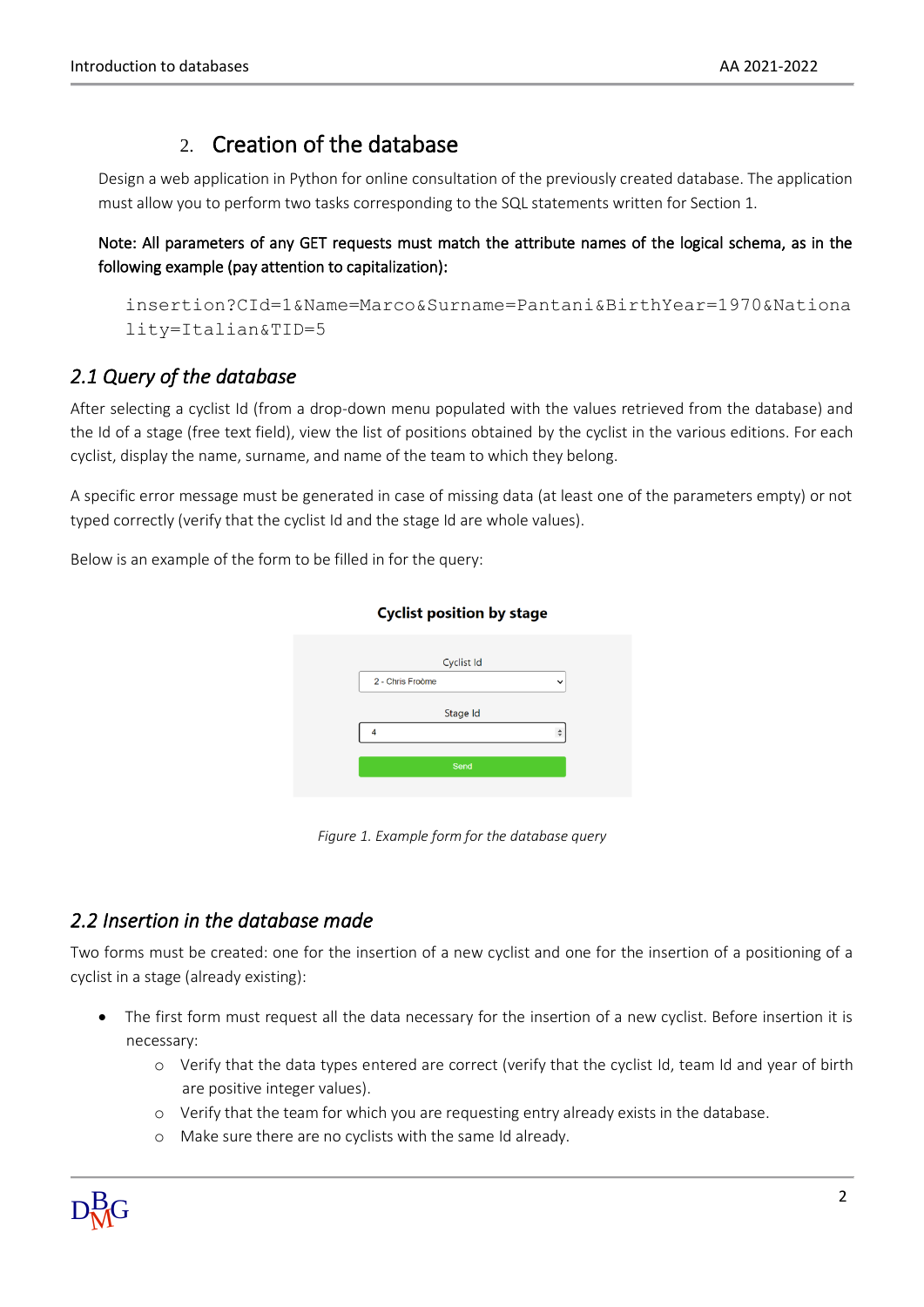- The second form requires all the data necessary to enter an entry in the table INDIVIDUAL\_RANKING. In particular, it is required that:
	- o The identification fields of the stage and the cyclist are populated using the data already present in the database and the positioning of the cyclist is entered through a free text field.
	- o Verify that the data types entered are correct (cyclist Id, stage Id, edition and position must be positive integer values).
	- o Check that the data are consistent (the cyclist with that Id already exists in the database as well as the stage Id and the edition).

Check that there is not already a position for the cyclist on the selected stage.

In the event of an error, it must be displayed with white text on a red background, otherwise the message of successful insertion must be displayed with white text on a green background. Below is an example of the two forms and error messages and correct insertion. CSS directives can be used to change the style to be printed directly from Python code [\(https://www.w3schools.com/css/css\\_colors.asp\)](https://www.w3schools.com/css/css_colors.asp).

| <b>Insert Cyclist</b> |  |  |  |  |
|-----------------------|--|--|--|--|
| Cyclist Id            |  |  |  |  |
| e.g. 123              |  |  |  |  |
| Cyclist Name          |  |  |  |  |
| e.g. John             |  |  |  |  |
| Cyclist Surname       |  |  |  |  |
| e.g. Smith            |  |  |  |  |
| <b>Cyclist Nation</b> |  |  |  |  |
| e.g. Italian          |  |  |  |  |
| Team Id               |  |  |  |  |
| Select a Team<br>v    |  |  |  |  |
| Cyclist Nation        |  |  |  |  |
| e.g. Italian          |  |  |  |  |
| Insert                |  |  |  |  |
|                       |  |  |  |  |

*Figure 2. Example form for Cyclist insertion*